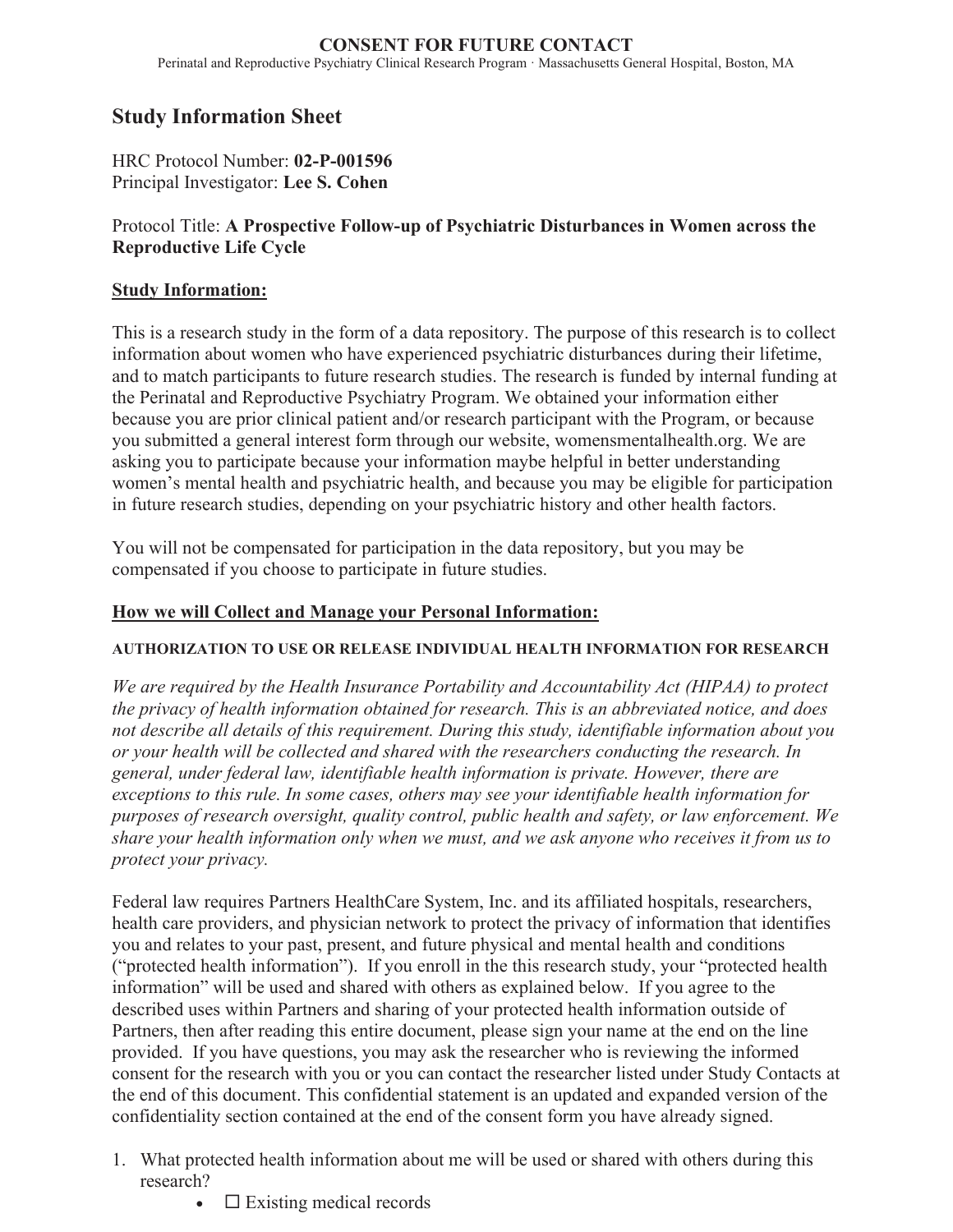## **CONSENT FOR FUTURE CONTACT**

Perinatal and Reproductive Psychiatry Clinical Research Program · Massachusetts General Hospital, Boston, MA

- $\bullet$   $\boxtimes$  New health information created from study-related tests, procedures, visits, and/or questionnaires, as described in the attached consent form.
- 2. Why will protected health information about me be used or shared with others?
	- The main reasons include:
		- To conduct and oversee the research described in the attached consent form;
		- To ensure the research meets legal, institutional, and accreditation requirements; and
		- To conduct public service activities (including reporting of adverse events or situations where you or others may be at risk of harm)
	- Other reasons may include for treatment, payment, or health care operations. For example, some medical information produced by this study may become part of your hospital record because the information may be necessary for your medical care. (You will also be given the Partners Notice for Use and Sharing of Protected Health Information, which provides more information about how Partners and its affiliates use and share protected health information.)
- 3. Who will use or share protected health information about me?
	- Partners and its affiliated researchers and entities participating in the research, as described in the informed consent form, will use and share your protected health information. In addition, the Partners review board that oversees the research at Partners and its affiliated staff who have a need to access this information to carry out their responsibilities (for example, oversight, quality improvement, and billing) will be able to use and share your protected health information.
- 4. With whom outside of Partners may my protected health information be shared? All reasonable efforts will be made to protect the confidentiality of your protected health information, which may be shared with the following others for the reasons noted above:
	- Outside individuals or entities that have a need to access this information to perform functions on behalf of Partners and its affiliates (for example, data storage companies, insurers, or legal advisors).
	- $\Box$  the sponsor(s) of the study, its subcontractors, and its agents:
	- $\bullet$   $\boxtimes$  Other researchers and medical centers participating in this research, if applicable. Your de-identified health information may be used or shared with other researchers without your additional informed consent.
	- $\boxtimes$  Federal and State agencies (for example, the Department of Health and Human Services, the Food and Drug Administration, the National Institutes of Health, and/or the Office for Human Research Protections), or other domestic or foreign government bodies if required by law and/or necessary for oversight purposes.
	- $\bullet$   $\Box$  Hospital accrediting agencies
	- $\bullet$   $\Box$  A data safety monitoring board organized to oversee this research, if applicable.
	- **E** Other, specify: Data Repository

We recognize that some of those who receive protected health information may not have to satisfy the privacy requirements that we do and may redisclose it, so we share this information only if necessary and we use all reasonable effort to request that those who receive it take steps to protect your privacy.

- 5. For how long will protected health information about me be used or shared with others?
	- There is not scheduled date at which your protected health information that is being used or shared for this research will be destroyed, because research is an ongoing process,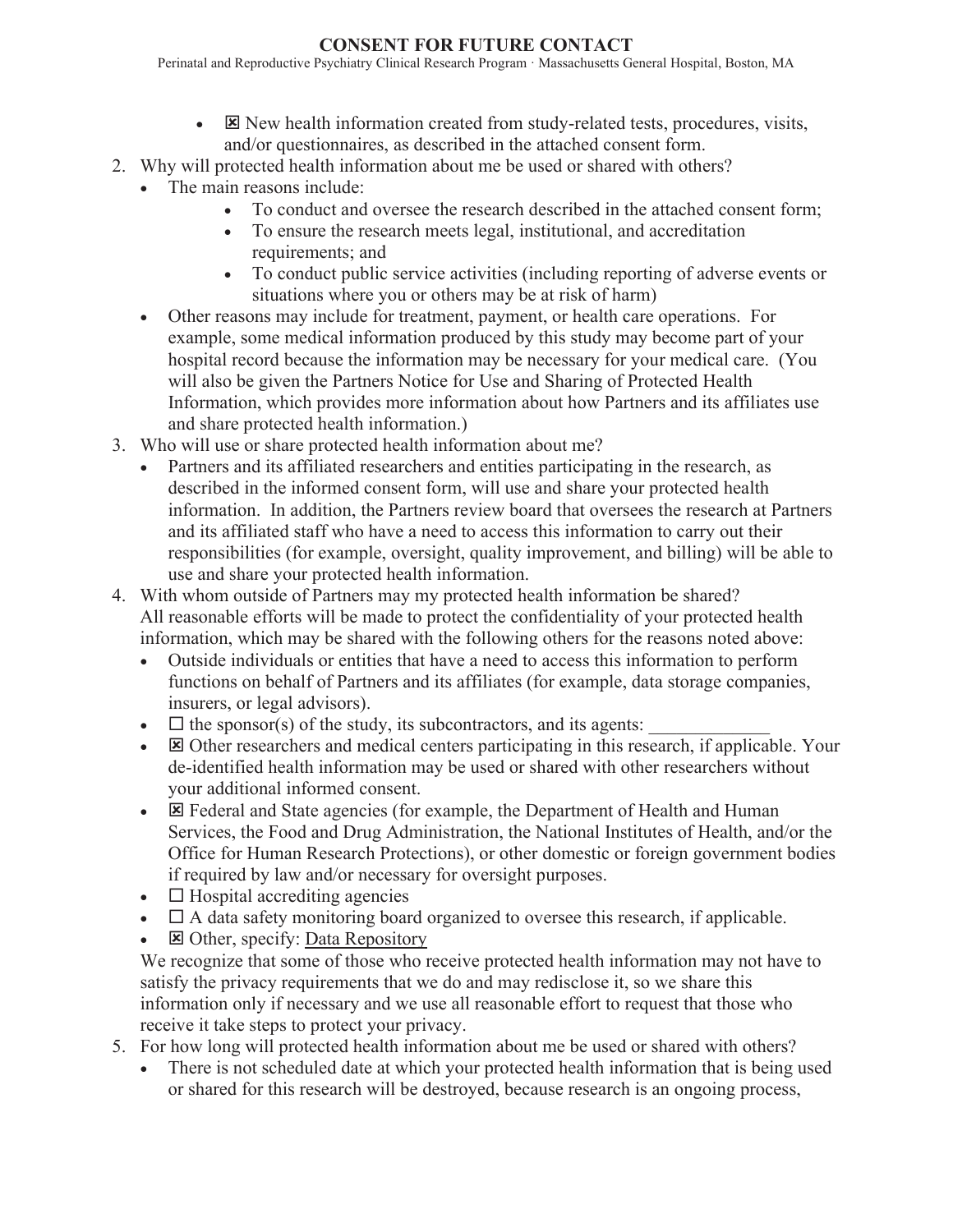### **CONSENT FOR FUTURE CONTACT**

Perinatal and Reproductive Psychiatry Clinical Research Program · Massachusetts General Hospital, Boston, MA

during which information may be analyzed and re-analyzed in light of scientific and medical advances, or reviewed for quality assurance, oversight, or other purposes.

- 6. Statement of privacy rights:
	- You have the right to withdraw your permission for the researchers and participating Partners entities to use or share your protected health information. We will not be able to withdraw all of the information that already has been used or shared with others to carry out the research or any information that has been used or shared with others to carry out related activities such as oversight, or that is needed to ensure the quality of the study. If you withdraw your permission, you cannot participate further in the research. If you want to withdraw your permission, you must do so in writing by contacting the research listed as the Study Contact on the attached informed consent form.
	- You have the right to choose not to sign this form. If you decide not to sign, you cannot participate in this research study. However, refusing to sign will not affect your present or future care and will not cause any penalty or loss of benefits to which you are otherwise entitled.
	- $\bullet$   $\boxtimes$  You have the right to request access to your protected health information that is used or shared during this research and that relates to your treatment or payment for your treatment, but you may access this information only after the study is completed. To request this information, please contact the researcher listed under Study Contacts on the informed consent form.

## **Risks and Benefits Associated with this Study**

Participating in this research study involves minimal risk. The questionnaire includes questions that are personal and that ask specifically about your health. Although it is hoped that you will answer all questions, you may skip any questions that you choose not to answer without jeopardizing your status in the study. There is no direct benefit associated with participation in this study.

#### *Who may I contact if I have questions?*

Dr. Lee Cohen is in charge of this research study. You can call him at (617) 724-0816 M-F 9am-5pm EST.

If you want to speak with someone not directly involved in this research study, please contact the Partners Human Research Committee office at (857)-282-1900.

## **Research Consent to Receive Unencrypted Text Message Communications**

*Receiving unencrypted text messages for this study:* Text messages by mobile/cell phones are a common form of communication. The **Prospective Follow-up of Psychiatric Disturbances in Women across the Reproductive Life Cycle** research study involves sending you text messages that are relevant to the research study. Texting over mobile/cell phones carries security risks because text messages to mobile/cell phones are not encrypted. This means that information you send or receive by text message could be intercepted or viewed by an unintended recipient, or by your mobile/cell phone provider or carrier.